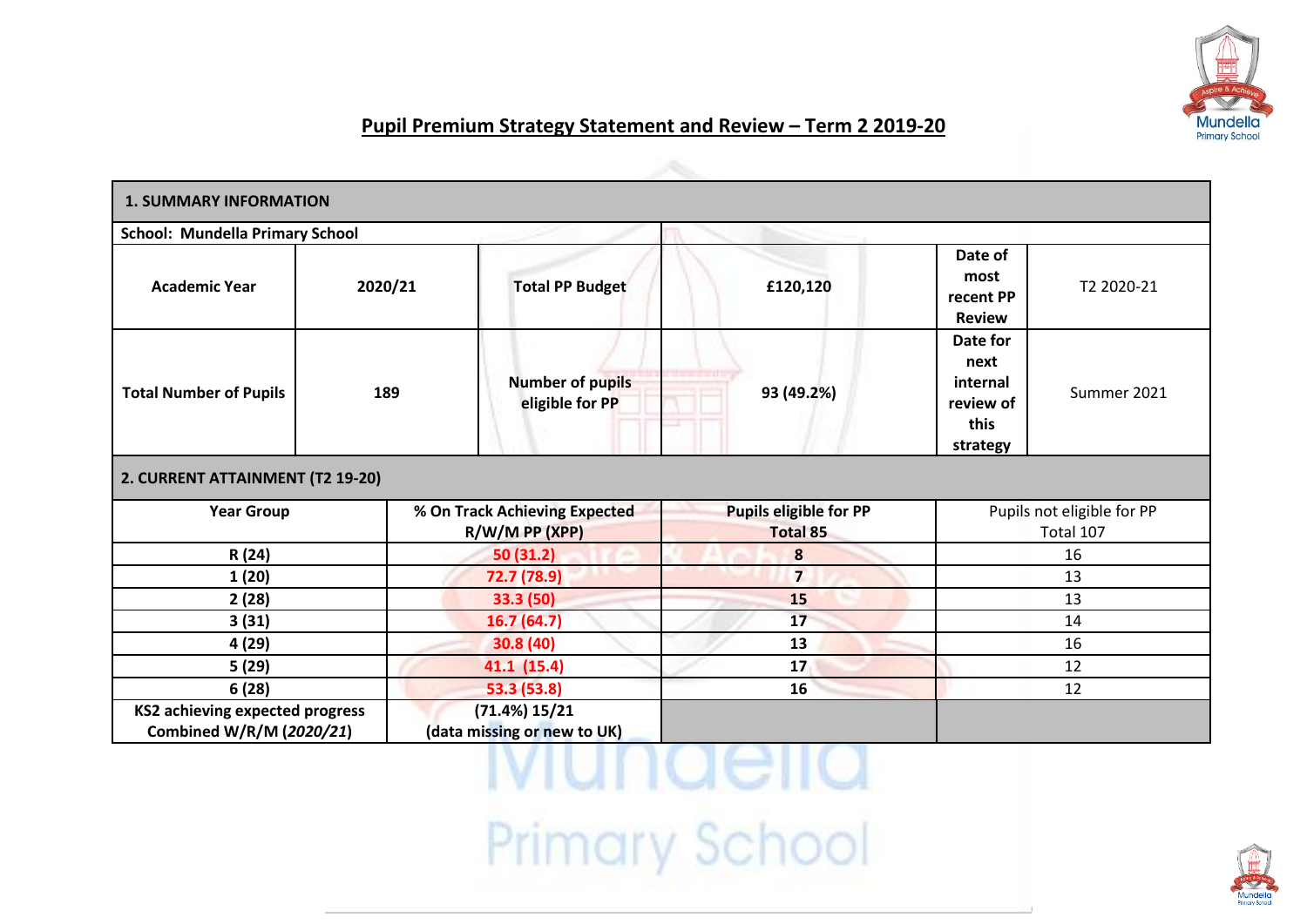| 3. BARRIERS TO FUTURE ATTAINMENT (FOR PUPILS ELIGIBLE FOR PP INCLUDING HIGH ABILITY) and 4. OUTCOMES                                                           |                                                                                                                                                                                                              |                                                                                   |  |  |
|----------------------------------------------------------------------------------------------------------------------------------------------------------------|--------------------------------------------------------------------------------------------------------------------------------------------------------------------------------------------------------------|-----------------------------------------------------------------------------------|--|--|
| In-school barriers (issues to be addressed in<br>school, such as poor literacy skills)                                                                         | Desired outcomes and how they will be<br>measured                                                                                                                                                            | Success criteria                                                                  |  |  |
| A. Many pupils have either not attended a pre-<br>school setting or a poor quality provision,<br>meaning pupils are starting at much lower<br>starting points. | Transition into the school will be robust and<br>engaging to ensure pupils and parents are well<br>supported.                                                                                                | Transition will be successful and smooth.                                         |  |  |
| B. Many pupils have not had opportunities to<br>build life stories by visiting a range of experiences<br>to enhance learning.                                  | Pupils will engage in a creative curriculum, with<br>opportunities for outdoor learning, and additional<br>provision as required. Pupils can access high quality<br>intervention to diminish the difference. | Children will be in line with non PP peers.                                       |  |  |
| C. Many pupils do not have readiness for learning<br>power and are not resilient to take on new<br>challenges and persevere.                                   | Pupils will have a range of strategies to enable them<br>to manage their emotional wellbeing. Increase<br>emotional resilience and readiness to learn and<br>persevere.                                      | Children will be happy learners, with less 'Red'<br>behaviour.                    |  |  |
| External barriers (issues which also require<br>action outside school, such as low attendance<br>rates)                                                        | Desired outcomes and how they will be<br>measured                                                                                                                                                            | <b>Success criteria</b>                                                           |  |  |
| D. Attendance can hamper the progress made as<br>the child is not in school to learn.                                                                          | Pupils will attend school regularly.                                                                                                                                                                         | Attendance will be above 95% for PP children*                                     |  |  |
| E. High mobility of children can often mean<br>children are not settled and have been to many<br>schools.                                                      | Increased transition and hub working. SLT to be<br>involved in all transitions.                                                                                                                              | Children will have clearer transition into school to<br>make more rapid progress. |  |  |

## \*Covid allowing

Mundella Primary School

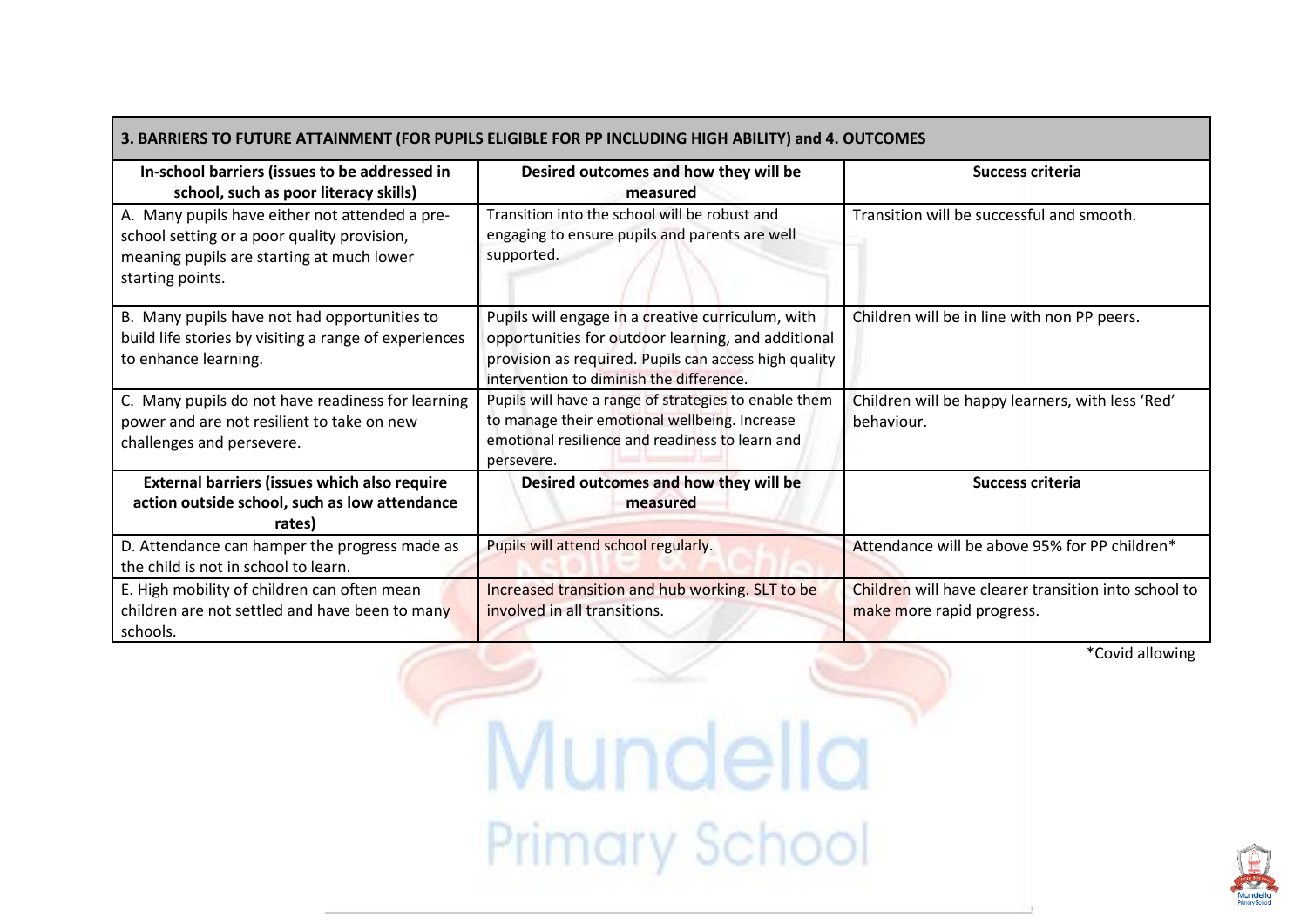

**Primary School** 

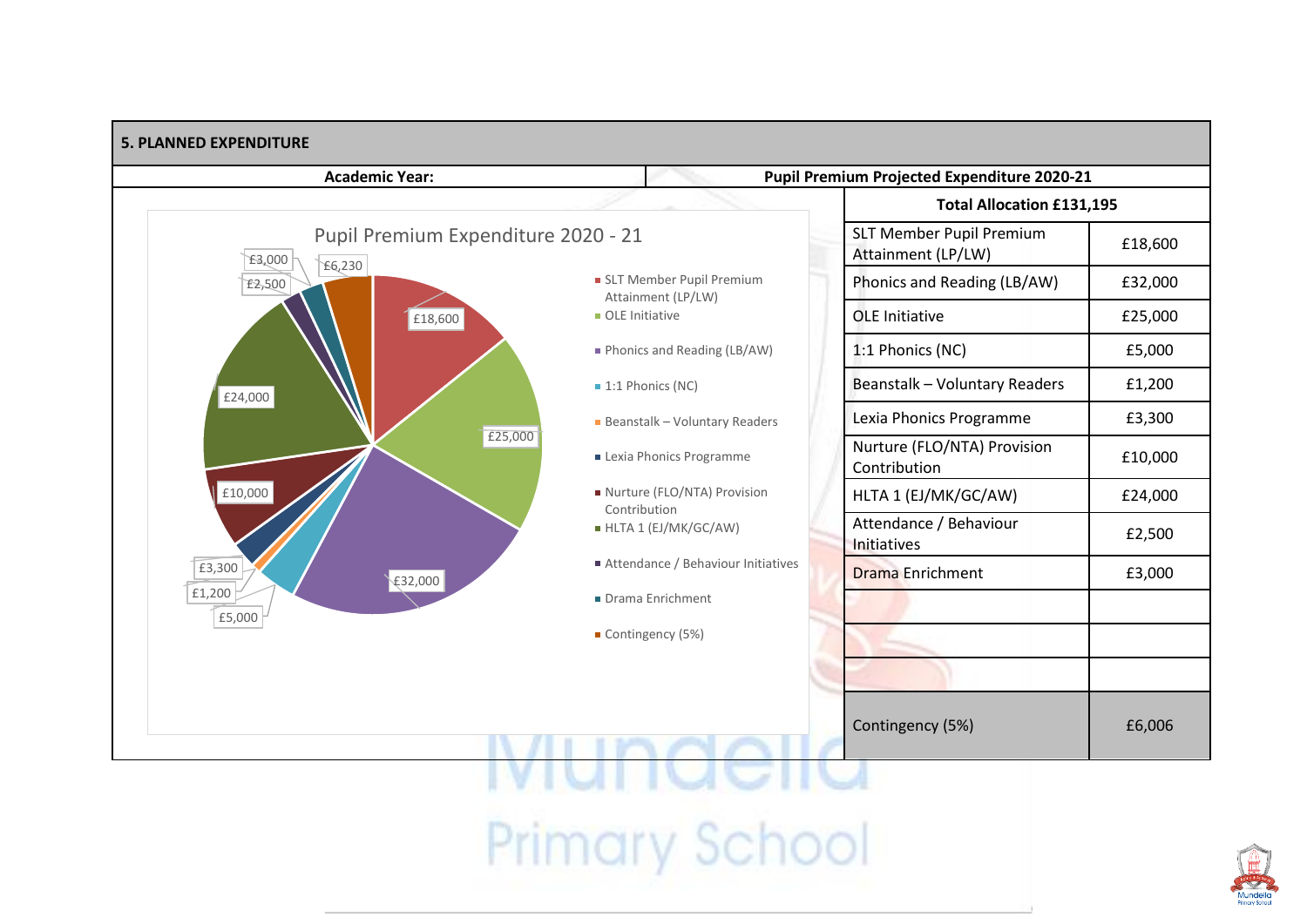|                                                                                                      | Priority 1 - Embed nurture approach and pastoral strategies to ensure all learners can reach their full potential.                                                                                                                                                                           |                                                                                                                              |                                                                                  |                         |                                         |
|------------------------------------------------------------------------------------------------------|----------------------------------------------------------------------------------------------------------------------------------------------------------------------------------------------------------------------------------------------------------------------------------------------|------------------------------------------------------------------------------------------------------------------------------|----------------------------------------------------------------------------------|-------------------------|-----------------------------------------|
| <b>Desired Outcome</b>                                                                               | <b>Chosen Action/Approach</b>                                                                                                                                                                                                                                                                | What is the<br>evidence and<br>rationale for this<br>choice?                                                                 | How will you ensure it<br>is implemented well?                                   | <b>Staff Lead</b>       | When will you review<br>implementation? |
| Diminish the<br>difference on non PP<br>pupils, and work in line<br>with age related<br>expectations | <b>Employment of highly</b><br>qualified staffing to include:<br><b>Inclusion Assistant</b><br>PP Champion KS2<br>teacher<br>RWI/RR teacher<br>and Phonics<br>Support<br>Nurture support<br>staff.<br><b>FLO</b><br>$\bullet$<br>TA Targeted<br>interventions<br>DHT Lead of PP<br>provision | <b>High Quality staff</b><br>can increase<br>learning<br>opportunities by<br>provided more<br>precisely<br>targeted support. | <b>Teaching and Learning</b><br>monitoring cycle.<br>Progress of PP<br>children. | L Wharmby-DHT           | <b>July 2021</b>                        |
| <b>Total budgeted cost:</b>                                                                          |                                                                                                                                                                                                                                                                                              |                                                                                                                              |                                                                                  | £100,800 (over 1 and 2) |                                         |



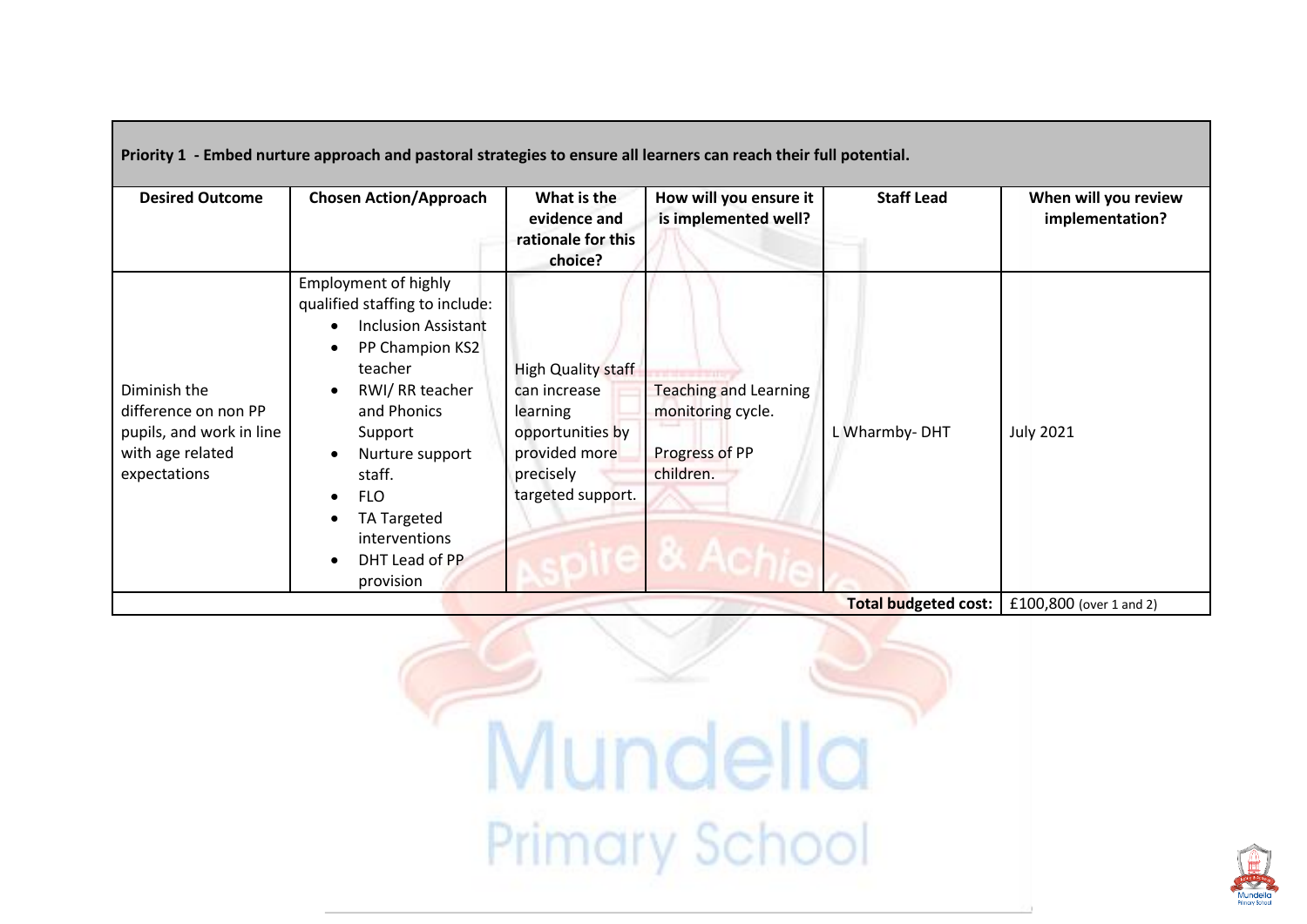| Priority 2 - Targeted Support to make rapid progress.                                                                   |                                                                                             |                                                                                                             |                                                                                                        |                                      |                                         |
|-------------------------------------------------------------------------------------------------------------------------|---------------------------------------------------------------------------------------------|-------------------------------------------------------------------------------------------------------------|--------------------------------------------------------------------------------------------------------|--------------------------------------|-----------------------------------------|
| <b>Desired Outcome</b>                                                                                                  | Chosen<br>Action/Approach                                                                   | What is the evidence<br>How will you ensure it<br>and rationale for this<br>is implemented well?<br>choice? |                                                                                                        | <b>Staff Lead</b>                    | When will you review<br>implementation? |
| Children who access<br>nurture, re integrate<br>successfully back into class<br>and maintain readiness for<br>learning. | Increased<br>provision within<br>nurture setting<br>Subsidised<br>breakfast club<br>places. | <b>Boxall profiles</b>                                                                                      | <b>Teaching and</b><br>monitoring cycle.<br><b>Boxall profile</b><br>Red zone behaviour<br>log         | Nurture TA and DHT                   | <b>July 2021</b>                        |
| Children will be more<br>confident readers and<br>improve their<br>comprehension and<br>fluency                         | Reading Recovery/<br>Phonics high<br>quality teaching.                                      | Reading progress on<br>target tracker                                                                       | Scrutiny of reading<br>progress                                                                        | <b>DHT</b> and PLs                   | <b>July 2021</b>                        |
| <b>Total budgeted cost:</b>                                                                                             |                                                                                             |                                                                                                             |                                                                                                        |                                      | £100,800 (over 1 and 2)                 |
| iii. Other Approaches                                                                                                   |                                                                                             |                                                                                                             |                                                                                                        |                                      |                                         |
| <b>Desired Outcome</b>                                                                                                  | Chosen<br>Action/Approach                                                                   | What is the evidence<br>and rationale for this<br>choice?                                                   | How will you ensure it<br>is implemented well?                                                         | <b>Staff Lead</b>                    | When will you review<br>implementation? |
| Children will have more<br>life experiences to<br>enhance learning<br>creatively                                        | Subsidised trips<br>and OLE Initiative<br>(Outdoor Learning<br>and Enrichment)              | Ongoing                                                                                                     | To see children use<br>new found<br>experiences within<br>their learning.<br>Progress is all subjects. | L Paez - DHT<br>J Evans - OLE        | <b>July 2021</b>                        |
| Children will be in school<br>for over 95% of the school<br>year                                                        | Attendance<br><b>Incentives</b>                                                             | <b>Termly Attendance</b><br>Returns                                                                         | Over seen by FLO/ DHT                                                                                  | C Gretton SFLO<br><b>Wharmby DHT</b> | <b>July 2021</b>                        |
| <b>Total budgeted cost:</b>                                                                                             |                                                                                             |                                                                                                             |                                                                                                        | £30,500                              |                                         |

Primary School